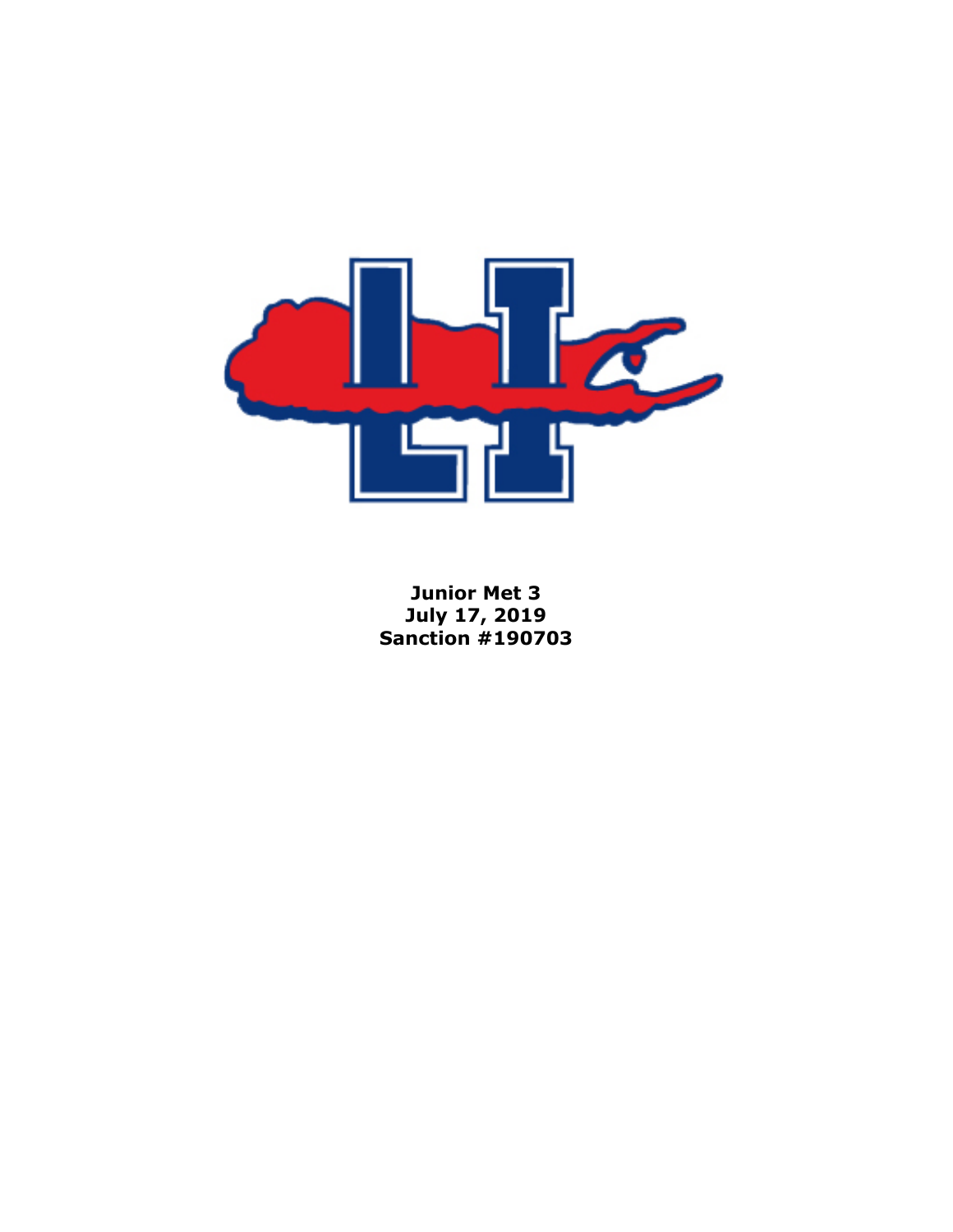## Junior Met 3 **July 17, 2019**

| <b>SANCTION:</b>    | Held under the sanction of USA Swimming/Metropolitan Swimming, Inc., #190703                                                                                                                                                                                                                                                                                                                                                |  |  |
|---------------------|-----------------------------------------------------------------------------------------------------------------------------------------------------------------------------------------------------------------------------------------------------------------------------------------------------------------------------------------------------------------------------------------------------------------------------|--|--|
| <b>LOCATION:</b>    | <b>Nassau County Aquatic Center</b><br>Eisenhower Park, East Meadow, NY 11554                                                                                                                                                                                                                                                                                                                                               |  |  |
| <b>FACILITY:</b>    | 10 Lane by 50 meter competition pool w/2 meter min depth<br>The pool Has Not been certified in accordance with Article 104.2.2C (4)                                                                                                                                                                                                                                                                                         |  |  |
| <b>SESSIONS:</b>    | Session One - All Age Groups -warm-up 5pm Start 6pm                                                                                                                                                                                                                                                                                                                                                                         |  |  |
| <b>FORMAT:</b>      | The meet is a Timed Final Event<br>The meet will be Deck Seeded                                                                                                                                                                                                                                                                                                                                                             |  |  |
| <b>ELIGIBILITY:</b> | Open to all Invited USA Swimming/Metropolitan Swimming Inc. registered swimmers.<br>All swimmers participating in this meet must be registered by the first day of the meet.<br>Age on July 17, 2019 will determine age for the entire meet.                                                                                                                                                                                |  |  |
| <b>ENTRIES:</b>     | All Athletes are limited to enter 3 events per session. Deck entries will not be accepted.<br>NT's will not be accepted. Hy-Tek Email entries will be accepted                                                                                                                                                                                                                                                              |  |  |
|                     | U.S. Mail Payment to: Leanne Herrera, 750F Stewart Ave., Garden City, NY 11530<br>Email Entries/Confirm Entry Receipt: entries.liac@gmail.com<br>An email confirming receipt of entries if you provide an email contact. Please contact Meet Director if you do<br>not receive such a report within 2 days of your original email.                                                                                          |  |  |
| <b>DEADLINE:</b>    | 1: Metro LSC teams will be given priority on a first come/first served basis. Metro team entries must be<br>received by $5/15/19$ .<br>2: The final entry deadline for this meet is June 18, 2019<br>3: Metro entries received between 5/15/19 and 6/18/19 along with<br>Entries from other LSC's will be entered in the order they were received, as space allows.<br>Meet will fill upon a first come / first serve basis |  |  |
| <b>ENTRY FEE:</b>   | An entry fee of \$6.00 per individual event must accompany the entries.<br>Make check payable to: Long Island Swimming<br>Payment must be received by July 17, 2019 for email entries. Payment must be included with all mail entries.<br>Failure to pay entry fees by this deadline could result in teams being barred from the meet.                                                                                      |  |  |
| <b>WARM-UP:</b>     | General warm up with assigned lanes for the first 40 minutes. Sprint lanes and General lanes will be available<br>for the remaining 10 minutes. Lane assignments will be distributed along with the scratch sheet each session.                                                                                                                                                                                             |  |  |
| <b>SCRATCHES:</b>   | Coaches will be given scratch sheets upon check-in for each session. All scratches are due no later than 30<br>minutes prior to the start of the session. Coaches are asked to draw a line through an individual event to indicate<br>clearly that individual event is a scratch or when an athlete is out of the session completely draw a line through<br>the swimmers name who will not be participating in the session. |  |  |
| <b>COACHES:</b>     | In accordance with Metropolitan Swimming Inc. Policy, only those coaches who display current, valid USA<br>Swimming credentials will be permitted to act in a coaching capacity at this meet. Coaches who do not possess<br>these credentials will be required to leave the deck area.                                                                                                                                      |  |  |
| <b>AWARDS:</b>      | $1st - 10th$ place awards will be given to the 12&U athletes. Events 1 & 2 will be awarded for $1st - 10th$ for both<br>10&U and 11-12. Both 9-10 and 8&U awards will be given in the 10&U events. 1 <sup>st</sup> – 3 <sup>rd</sup> place awards in<br>individual events will be given to the 13 $&$ Over athletes                                                                                                         |  |  |
| <b>OFFICIALS:</b>   | Meet Referee: Rich Brown, rmBrown173@icloud.com<br>Meet Admin: Baldwin<br>Officials wishing to volunteer should contact Meet Referee by July 17,2019                                                                                                                                                                                                                                                                        |  |  |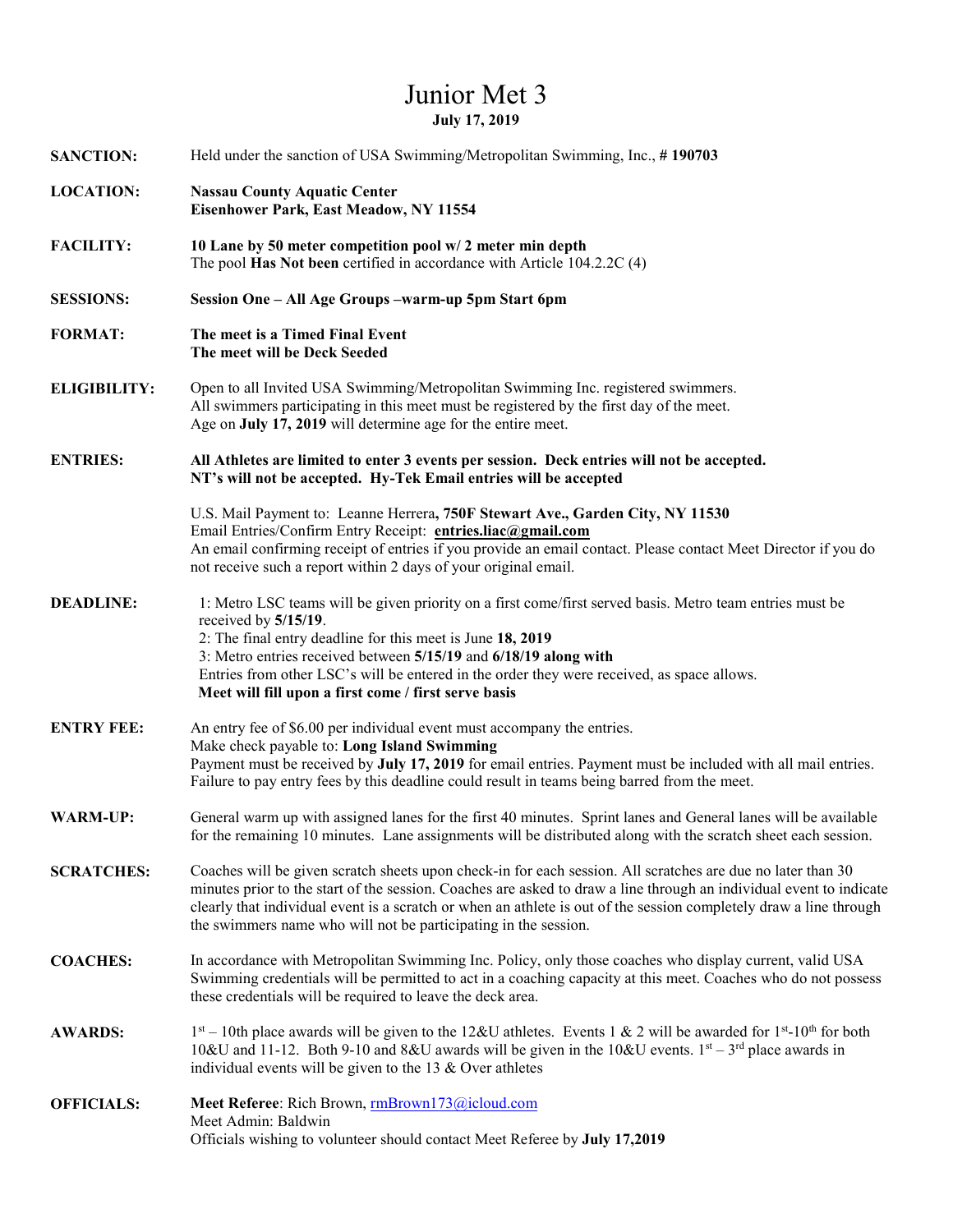| <b>MEET</b><br><b>DIRECTOR:</b>          | Dom Boccio, <i>DBoccio@longislandswimming.com</i> 516.378.8467 – Questions concerning the meet will only<br>be entertained when communicated via a certified coach on an invited team.                                                                                                                                                                                                                                                                                                                                                                                                                                                                                                                                                                                                                                                                                                                                |  |  |
|------------------------------------------|-----------------------------------------------------------------------------------------------------------------------------------------------------------------------------------------------------------------------------------------------------------------------------------------------------------------------------------------------------------------------------------------------------------------------------------------------------------------------------------------------------------------------------------------------------------------------------------------------------------------------------------------------------------------------------------------------------------------------------------------------------------------------------------------------------------------------------------------------------------------------------------------------------------------------|--|--|
| <b>DISABILITY</b>                        | Swimmers with disabilities are encouraged to attend. Contact the meet director if you need special                                                                                                                                                                                                                                                                                                                                                                                                                                                                                                                                                                                                                                                                                                                                                                                                                    |  |  |
| <b>SWIMMERS:</b>                         | consideration.<br>The athlete (or the athlete's coach) is also responsible for notifying the meet referee of any disability prior to the<br>competition.                                                                                                                                                                                                                                                                                                                                                                                                                                                                                                                                                                                                                                                                                                                                                              |  |  |
| <b>AUDIO/VISUAL</b><br><b>STATEMENT:</b> | Use of Audio or visual recording devices, including a cell phone, is not permitted in changing areas, rest<br>rooms, behind the starting blocks or locker rooms                                                                                                                                                                                                                                                                                                                                                                                                                                                                                                                                                                                                                                                                                                                                                       |  |  |
| <b>DRONES:</b>                           | "Operation of a drone, or any other flying apparatus, is prohibited over the venue (pools, athlete/coach<br>areas, spectator areas and open ceiling locker rooms) any time athletes, coaches, officials and/or spectators<br>are present."                                                                                                                                                                                                                                                                                                                                                                                                                                                                                                                                                                                                                                                                            |  |  |
| POLICY:                                  | Any photographer or videographer, who intends to take pictures at a Metropolitan Swimming sanctioned meet,<br>must complete and submit a Photographer Registration Form to the Meet Director before commencing activity.<br>Forms are available on the Metropolitan Swimming website as well as from the Meet Director.                                                                                                                                                                                                                                                                                                                                                                                                                                                                                                                                                                                               |  |  |
| <b>RULES:</b>                            | The current USA Swimming Rules and Regulations will apply.<br>The USA Swimming Code of Conduct is in effect for the duration of the meet.<br>The overhead start procedure may be used at the discretion of the meet Referee.                                                                                                                                                                                                                                                                                                                                                                                                                                                                                                                                                                                                                                                                                          |  |  |
| <b>SAFETY:</b>                           | Metropolitan Safety and Warm-up procedures will be in effect. Marshals will be present throughout warm-ups<br>and competition, and have the authority to remove, with the concurrence of the meet Referee, any swimmer,<br>coach, club, or spectator for failure to follow the safety rules. "Any swimmer entered in the meet must be<br>certified by a USA Swimming member coach as being proficient in performing a racing start or must start each<br>race from within the water. When unaccompanied by a member-coach, it is the responsibility of the swimmer or<br>the swimmer's legal guardian to ensure compliance with this requirement.                                                                                                                                                                                                                                                                     |  |  |
| <b>MEET</b><br><b>DECORUM:</b>           | Each club is requested to handle its own team and discipline problems. Anyone found vandalizing county<br>property; stealing or displacing disorderly conduct will be subject to disqualification, ejection from the meet and<br>possible criminal prosecution.                                                                                                                                                                                                                                                                                                                                                                                                                                                                                                                                                                                                                                                       |  |  |
| <b>DISCLAIMER:</b>                       | Upon acceptance of his/her entries, the participant waives all claims against Nassau County Aquatic Center,<br>Long Island Aquatic Club, Long Island Swimming,, Metropolitan Swimming Inc., USA Swimming Inc., their<br>agents or representatives for any injury occurring as a result of the meet.<br>It is understood that USA Swimming, Inc. and Metropolitan Swimming, Inc. shall be free from any liabilities or<br>claims for damages arising by reason of injuries to anyone during the conduct of the meet.                                                                                                                                                                                                                                                                                                                                                                                                   |  |  |
| <b>DECK</b>                              | Is Prohibited                                                                                                                                                                                                                                                                                                                                                                                                                                                                                                                                                                                                                                                                                                                                                                                                                                                                                                         |  |  |
| <b>CHANGING:</b><br><b>ADMISSION:</b>    | All tickets will be sold online - http://www.longislandswimming.com/hosted-meets.html<br>\$8.35 Adult / Session -<br>All children over the age of 3 require a ticket<br>Meet heat sheets will be available on meet mobile /<br>No programs will be sold<br>AT DOOR ADMISSION:<br>\$20.00 per session cash only                                                                                                                                                                                                                                                                                                                                                                                                                                                                                                                                                                                                        |  |  |
| <b>MERCHANTS:</b>                        | A concession stand is operated by the Nassau County Aquatic Center. No glass will be permitted on the deck.                                                                                                                                                                                                                                                                                                                                                                                                                                                                                                                                                                                                                                                                                                                                                                                                           |  |  |
| <b>PARKING:</b>                          | Hobieswim will be available throughout the entire meet<br>There is ample free parking available in the park                                                                                                                                                                                                                                                                                                                                                                                                                                                                                                                                                                                                                                                                                                                                                                                                           |  |  |
| <b>DIRECTIONS:</b>                       | <b>FROM VERRAZANO NARROWS BRIDGE AND KENNEDY AIRPORT:</b><br>Follow signs to Belt Parkway/Long Island East. Take Belt Parkway eastbound past Kennedy Airport -<br>after Kennedy Airport stay in the left lane and look for signs to Southern State Parkway East. Take So.State<br>Pkwy East to Meadowbrook Pkwy (northbound) to NY-24 Hempstead Turnpike (exit M4) East. On Hempstead<br>Turnpike go to the left lane and make a left at the first light (Merrick Ave.) At first traffic light make a right.<br>This is the entrance to the pool.<br>FROM WHITESTONE AND THROGS NECK BRIDGES<br>Take Cross Island Parkway South to Exit 29, Grand Central Parkway eastbound. Follow Grand Central<br>Pkwy to Meadowbrook Pkwy southbound (Jones Beach). Get off Meadowbrook Pkwy at NY-24 Hempstead<br>Tpke.(exit M4). On Hempstead Turnpike go to the left lane and make a left at the first light (Merrick Ave.) At |  |  |